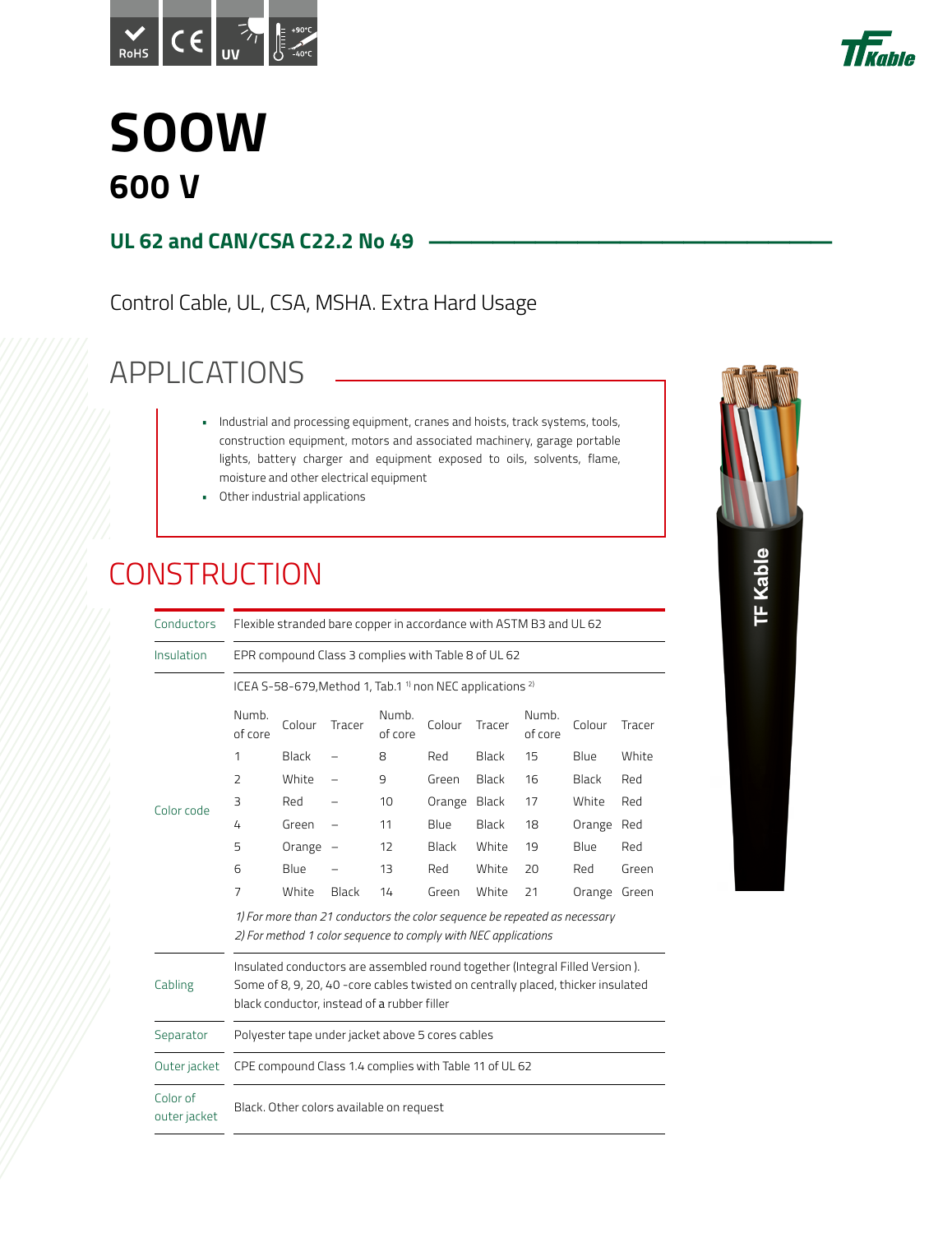

#### Features

| Excellent flexibility, resistance to oil, solvents, ozone, weather,<br>sunlight and water | NFPA 70 permitted use in Hazardous Locations Classes I, II, III,<br>Divisions 1 & 2 as outlined in Articles 501, 502, 503 section 140 |
|-------------------------------------------------------------------------------------------|---------------------------------------------------------------------------------------------------------------------------------------|
| Temperature range -40°C to +90°C                                                          | Minimum bending radius: 6D                                                                                                            |
| Flame test meets FT2, MSHA                                                                | D - overall diameter of cable                                                                                                         |
| UV, sunlight, ozone, oil, resistant                                                       | Ink jet printed for easy identification                                                                                               |
| NEC article 700 permitted use for specific applications                                   |                                                                                                                                       |

### Approvals

| UL:                           |            |                    | E123366 (CPE)                  |     |                                    |      |                                       |      |                               |      |              |                                                                                    |  |  |  |
|-------------------------------|------------|--------------------|--------------------------------|-----|------------------------------------|------|---------------------------------------|------|-------------------------------|------|--------------|------------------------------------------------------------------------------------|--|--|--|
| CSA:                          |            |                    | 1534535 (LL 103932) (CPE), FT2 |     |                                    |      |                                       |      |                               |      |              |                                                                                    |  |  |  |
| MSHA:                         |            |                    | P-7K-254013 (CPE)              |     |                                    |      |                                       |      |                               |      |              |                                                                                    |  |  |  |
|                               |            |                    |                                |     |                                    |      |                                       |      |                               |      |              |                                                                                    |  |  |  |
| Standard length cable packing |            |                    | request                        |     |                                    |      |                                       |      |                               |      |              | 250, 500 or 1000 ft on drums. Other forms of packing and delivery are available on |  |  |  |
| Part Number                   | Size       | No of<br>conductor | Conductor<br>strand            |     | Nominal<br>insulation<br>thickness |      | <b>Nominal</b><br>jacket<br>thickness |      | Approx<br>overall<br>diameter |      | Weight       | Ampacity<br>at $30^{\circ}$ C<br>in air note 1, 2                                  |  |  |  |
|                               | <b>AWG</b> | N                  | <b>N/AWG</b>                   |     | <b>Inches</b>                      | mm   | <b>Inches</b>                         | mm   | Inches                        | mm   | lbs/1000ft A |                                                                                    |  |  |  |
| SOOW18-5                      |            | 5                  | 16                             | /30 | 0.030                              | 0.76 | 0.080                                 | 2.03 | 0.46                          | 11.7 | 123          | 5.6                                                                                |  |  |  |
| SOOW18-6                      |            | 6                  | 16                             | /30 | 0.030                              | 0.76 | 0.080                                 | 2.03 | 0.48                          | 12.3 | 131          | 5.6                                                                                |  |  |  |
| SOOW18-7                      |            | 7                  | 16                             | /30 | 0.030                              | 0.76 | 0.080                                 | 2.03 | 0.48                          | 12.3 | 134          | 5.6                                                                                |  |  |  |
| SOOW18-8*                     |            | $8*$               | 16                             | /30 | 0.030                              | 0.76 | 0.080                                 | 2.03 | 0.52                          | 13.1 | 151          | 4.9                                                                                |  |  |  |
| SOOW18-9*                     | 18         | $Q^*$              | 16                             | /30 | 0.030                              | 0.76 | 0.080                                 | 2.03 | 0.55                          | 14.0 | 178          | 4.9                                                                                |  |  |  |
| SOOW18-10                     |            | 10                 | 16                             | /30 | 0.030                              | 0.76 | 0.080                                 | 2.03 | 0.59                          | 15.0 | 180          | 4.9                                                                                |  |  |  |
| SOOW18-12                     |            | 12                 | 16                             | /30 | 0.030                              | 0.76 | 0.080                                 | 2.03 | 0.61                          | 15.4 | 202          | 3.5                                                                                |  |  |  |
| SOOW18-14                     |            | 14                 | 16                             | /30 | 0.030                              | 0.76 | 0.095                                 | 2.41 | 0.66                          | 16.9 | 246          | 3.5                                                                                |  |  |  |
| SOOW18-16                     |            | 16                 | 16                             | /30 | 0.030                              | 0.76 | 0.095                                 | 2.41 | 0.69                          | 17.6 | 274          | 3.5                                                                                |  |  |  |
| S00W18-18                     |            | 18                 | 16                             | /30 | 0.030                              | 0.76 | 0.095                                 | 2.41 | 0.73                          | 18.5 | 303          | 3.5                                                                                |  |  |  |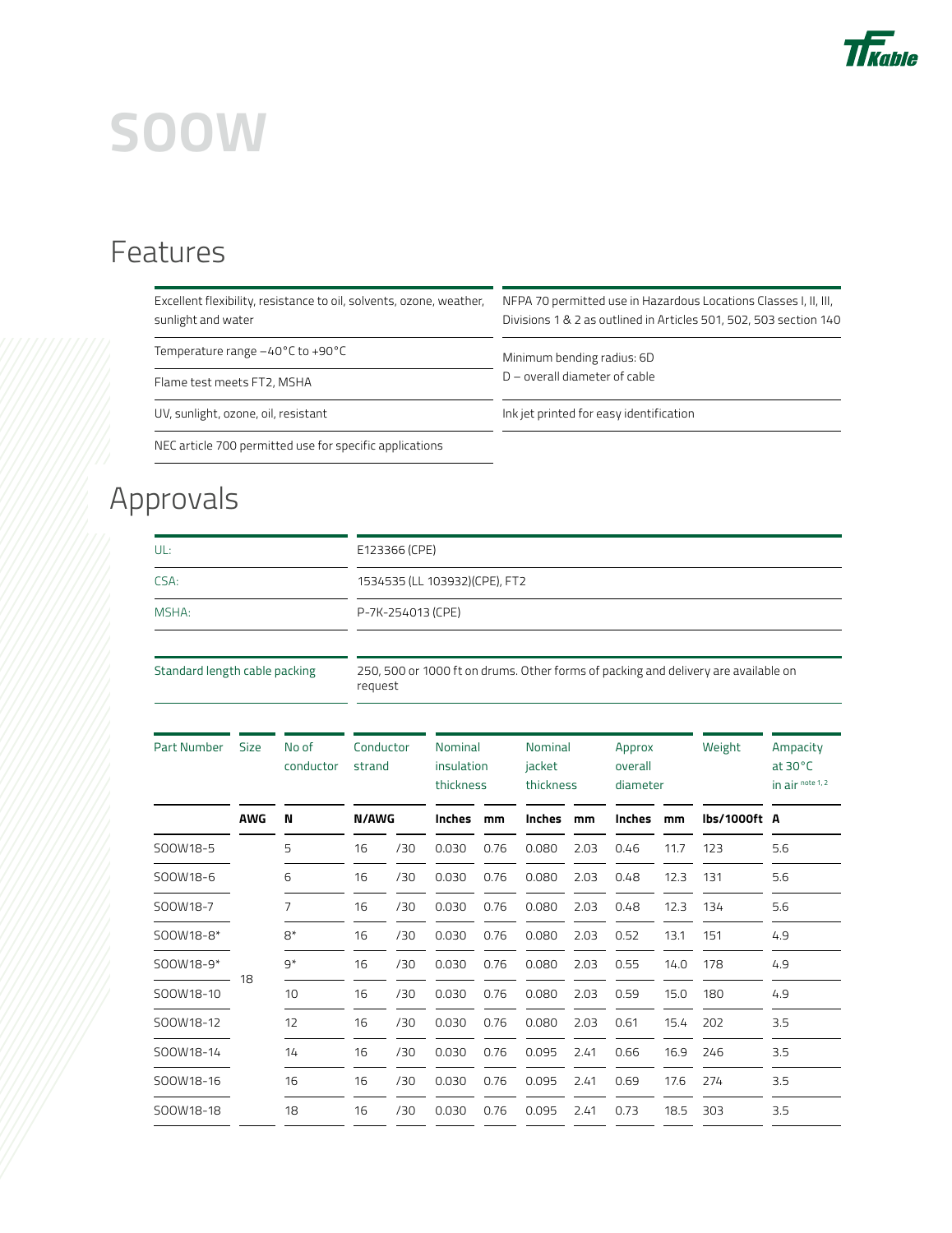

| Part Number | <b>Size</b> | No of<br>conductor | Conductor<br>strand |     | Nominal<br>insulation<br>thickness |      | Nominal<br>jacket<br>thickness |      | Approx<br>overall<br>diameter |      | Weight       | Ampacity<br>at $30^{\circ}$ C<br>in air note 1, 2 |
|-------------|-------------|--------------------|---------------------|-----|------------------------------------|------|--------------------------------|------|-------------------------------|------|--------------|---------------------------------------------------|
|             | <b>AWG</b>  | N                  | <b>N/AWG</b>        |     | Inches mm                          |      | Inches mm                      |      | Inches                        | mm   | lbs/1000ft A |                                                   |
| SOOW18-20   |             | 20                 | 16                  | /30 | 0.030                              | 0.76 | 0.095                          | 2.41 | 0.76                          | 19.3 | 333          | 3.5                                               |
| SOOW18-22   |             | 22                 | 16                  | /30 | 0.030                              | 0.76 | 0.095                          | 2.41 | 0.83                          | 21.2 | 357          | 3.2                                               |
| SOOW18-24   |             | 24                 | 16                  | /30 | 0.030                              | 0.76 | 0.095                          | 2.41 | 0.83                          | 21.2 | 376          | 3.2                                               |
| SOOW18-26   |             | 26                 | 16                  | /30 | 0.030                              | 0.76 | 0.095                          | 2.41 | 0.85                          | 21.7 | 401          | 3.2                                               |
| SOOW18-27   |             | 27                 | 16                  | /30 | 0.030                              | 0.76 | 0.095                          | 2.41 | 0.85                          | 21.9 | 409          | 3.2                                               |
| SOOW18-30   |             | 30                 | 16                  | /30 | 0.030                              | 0.76 | 0.110                          | 2.79 | 0.91                          | 23.0 | 470          | 3.2                                               |
| SOOW18-36   | 18          | 36                 | 16                  | /30 | 0.030                              | 0.76 | 0.110                          | 2.79 | 0.97                          | 24.7 | 551          | 2.8                                               |
| SOOW18-39   |             | 39                 | 16                  | /30 | 0.030                              | 0.76 | 0.110                          | 2.79 | 1.04                          | 26.3 | 573          | 2.8                                               |
| SOOW18-40   |             | 40                 | 16                  | /30 | 0.030                              | 0.76 | 0.110                          | 2.79 | 1.04                          | 26.3 | 584          | 2.8                                               |
| SOOW18-44   |             | 44                 | 16                  | /30 | 0.030                              | 0.76 | 0.110                          | 2.79 | 1.08                          | 27.4 | 615          | 2.5                                               |
| SOOW18-45   |             | 45                 | 16                  | /30 | 0.030                              | 0.76 | 0.110                          | 2.79 | 1.09                          | 27.8 | 628          | 2.5                                               |
| SOOW18-52   |             | 52                 | 16                  | /30 | 0.030                              | 0.76 | 0.110                          | 2.79 | 1.12                          | 28.5 | 735          | 2.5                                               |
| SOOW18-60   |             | 60                 | 16                  | /30 | 0.030                              | 0.76 | 0.125                          | 3.18 | 1.22                          | 30.9 | 870          | 2.5                                               |
| SOOW16-5    |             | 5                  | 26                  | /30 | 0.030                              | 0.76 | 0.080                          | 2.03 | 0.49                          | 12.5 | 149          | 8                                                 |
| SOOW16-6    |             | 6                  | 26                  | /30 | 0.030                              | 0.76 | 0.080                          | 2.03 | 0.53                          | 13.4 | 165          | 8                                                 |
| SOOW16-7    |             | 7                  | 26                  | /30 | 0.030                              | 0.76 | 0.080                          | 2.03 | 0.53                          | 13.4 | 170          | 8                                                 |
| SOOW16-8*   |             | $8*$               | 26                  | /30 | 0.030                              | 0.76 | 0.080                          | 2.03 | 0.56                          | 14.3 | 193          | 7                                                 |
| SOOW16-9*   |             | $9*$               | 26                  | /30 | 0.030                              | 0.76 | 0.095                          | 2.41 | 0.63                          | 16.1 | 238          | 7                                                 |
| SOOW16-10   |             | 10                 | 26                  | /30 | 0.030                              | 0.76 | 0.095                          | 2.41 | 0.68                          | 17.2 | 251          | 7                                                 |
| SOOW16-12   |             | 12                 | 26                  | /30 | 0.030                              | 0.76 | 0.095                          | 2.41 | 0.70                          | 17.7 | 282          | 5                                                 |
| SOOW16-14   |             | 14                 | 26                  | /30 | 0.030                              | 0.76 | 0.095                          | 2.41 | 0.73                          | 18.5 | 316          | ל                                                 |
| SOOW16-16   |             | 16                 | 26                  | /30 | 0.030                              | 0.76 | 0.095                          | 2.41 | 0.76                          | 19.4 | 354          | 5                                                 |
| SOOW16-17   |             | 17                 | 26                  | /30 | 0.030                              | 0.76 | 0.095                          | 2.41 | 0.76                          | 20.3 | 364          | 5                                                 |
| SOOW16-18   |             | 18                 | 26                  | /30 | 0.030                              | 0.76 | 0.095                          | 2.41 | 0.80                          | 20.3 | 393          | 5                                                 |
| SOOW16-20*  |             | $20*$              | 26                  | /30 | 0.030                              | 0.76 | 0.095                          | 2.41 | 0.84                          | 21.2 | 434          | 5                                                 |
| SOOW16-22   |             | 22                 | 26                  | /30 | 0.030                              | 0.76 | 0.095                          | 2.41 | 0.92                          | 23.4 | 464          | 4.5                                               |
| SOOW16-24   |             | 24                 | 26                  | /30 | 0.030                              | 0.76 | 0.095                          | 2.41 | 0.92                          | 23.4 | 520          | 4.5                                               |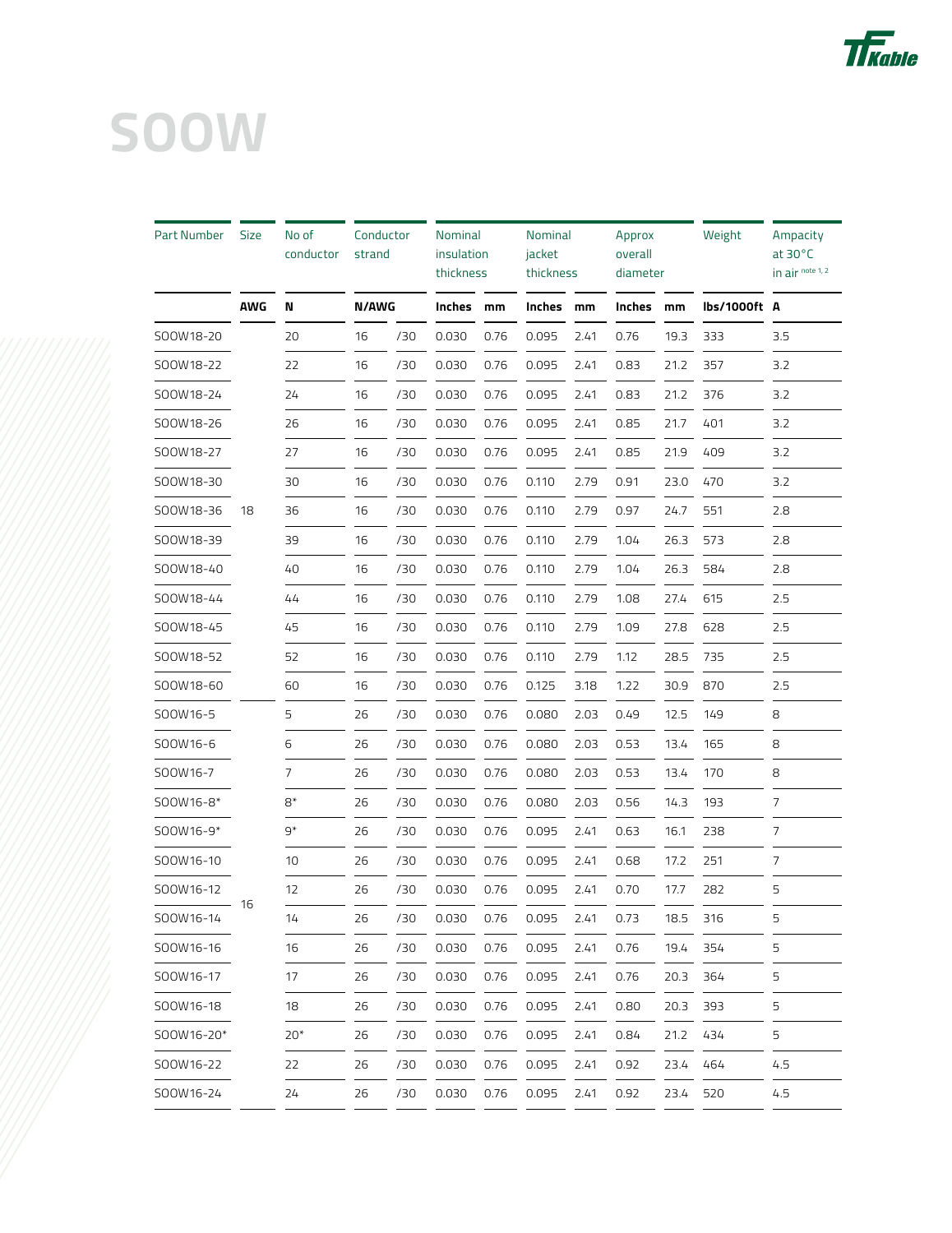

| Part Number | <b>Size</b> | No of<br>conductor | Conductor<br>strand |     | <b>Nominal</b><br>insulation<br>thickness |      | <b>Nominal</b><br>jacket<br>thickness |      | Approx<br>overall<br>diameter |      | Weight       | Ampacity<br>at $30^{\circ}$ C<br>in air note 1, 2 |
|-------------|-------------|--------------------|---------------------|-----|-------------------------------------------|------|---------------------------------------|------|-------------------------------|------|--------------|---------------------------------------------------|
|             | <b>AWG</b>  | N                  | <b>N/AWG</b>        |     | Inches                                    | mm   | Inches mm                             |      | Inches                        | mm   | lbs/1000ft A |                                                   |
| SOOW16-25   |             | 25                 | 26                  | /30 | 0.030                                     | 0.76 | 0.095                                 | 2.41 | 0.94                          | 23.9 | 492          | 4.5                                               |
| SOOW16-27   |             | 27                 | 26                  | /30 | 0.030                                     | 0.76 | 0.095                                 | 2.41 | 0.94                          | 23.9 | 566          | 4.5                                               |
| SOOW16-30   |             | 30                 | 26                  | /30 | 0.030                                     | 0.76 | 0.110                                 | 2.79 | 1.00                          | 25.4 | 615          | 4.5                                               |
| SOOW16-34   |             | 34                 | 26                  | /30 | 0.030                                     | 0.76 | 0.110                                 | 2.79 | 1.07                          | 27.3 | 670          | 4                                                 |
| SOOW16-36   |             | 36                 | 26                  | /30 | 0.030                                     | 0.76 | 0.110                                 | 2.79 | 1.07                          | 27.3 | 724          | 4                                                 |
| SOOW16-37   |             | 37                 | 26                  | /30 | 0.030                                     | 0.76 | 0.110                                 | 2.79 | 1.07                          | 27.3 | 730          | 4                                                 |
| SOOW16-39   | - 16        | 39                 | 26                  | /30 | 0.030                                     | 0.76 | 0.110                                 | 2.79 | 1.11                          | 28.2 | 759          | 4                                                 |
| SOOW16-40*  |             | $40*$              | 26                  | /30 | 0.030                                     | 0.76 | 0.110                                 | 2.79 | 1.11                          | 28.2 | 772          | 4                                                 |
| SOOW16-41   |             | 41                 | 26                  | /30 | 0.030                                     | 0.76 | 0.110                                 | 2.79 | 1.19                          | 30.3 | 782          | 3.5                                               |
| SOOW16-44   |             | 44                 | 26                  | /30 | 0.030                                     | 0.76 | 0.110                                 | 2.79 | 1.19                          | 30.3 | 891          | 3.5                                               |
| SOOW16-52   |             | 52                 | 26                  | /30 | 0.030                                     | 0.76 | 0.125                                 | 3.18 | 1.28                          | 32.4 | 1016         | 3.5                                               |
| SOOW16-60   |             | 60                 | 26                  | /30 | 0.030                                     | 0.76 | 0.125                                 | 3.18 | 1.35                          | 34.2 | 1154         | 3.5                                               |
| SOOW14-5    |             | 5                  | 41                  | /30 | 0.045                                     | 1.14 | 0.095                                 | 2.41 | 0.64                          | 16.4 | 251          | 12                                                |
| SOOW14-6    |             | 6                  | 41                  | /30 | 0.045                                     | 1.14 | 0.095                                 | 2.41 | 0.69                          | 17.6 | 277          | 12                                                |
| SOOW14-7    |             | 7                  | 41                  | /30 | 0.045                                     | 1.14 | 0.095                                 | 2.41 | 0.69                          | 17.6 | 285          | 12                                                |
| SOOW14-8*   |             | $8*$               | 41                  | /30 | 0.045                                     | 1.14 | 0.095                                 | 2.41 | 0.74                          | 18.9 | 324          | 10.5                                              |
| SOOW14-9*   |             | $9*$               | 41                  | /30 | 0.045                                     | 1.14 | 0.095                                 | 2.41 | 0.86                          | 21.9 | 367          | 10.5                                              |
| SOOW14-10   |             | 10                 | 41                  | /30 | 0.045                                     | 1.14 | 0.095                                 | 2.41 | 0.86                          | 21.9 | 388          | 10.5                                              |
| SOOW14-12   |             | 12                 | 41                  | /30 | 0.045                                     | 1.14 | 0.095                                 | 2.41 | 0.89                          | 22.5 | 441          | 7.5                                               |
| SOOW14-14   | 14          | 14                 | 41                  | /30 | 0.045                                     | 1.14 | 0.095                                 | 2.41 | 0.93                          | 23.6 | 498          | 7.5                                               |
| SOOW14-16   |             | 16                 | 41                  | /30 | 0.045                                     | 1.14 | 0.095                                 | 2.41 | 0.98                          | 24.8 | 563          | 7.5                                               |
| SOOW14-18   |             | 18                 | 41                  | /30 | 0.045                                     | 1.14 | 0.110                                 | 2.79 | 1.06                          | 26.9 | 660          | 7.5                                               |
| SOOW14-20   |             | 20                 | 41                  | /30 | 0.045                                     | 1.14 | 0.110                                 | 2.79 | 1.11                          | 28.1 | 730          | 7.5                                               |
| SOOW14-24   |             | 24                 | 41                  | /30 | 0.045                                     | 1.14 | 0.110                                 | 2.79 | 1.22                          | 31.1 | 828          | 6.8                                               |
| SOOW14-25   |             | 25                 | 41                  | /30 | 0.045                                     | 1.14 | 0.125                                 | 3.18 | 1.28                          | 32.5 | 861          | 6.8                                               |
| SOOW14-28   |             | 28                 | 41                  | /30 | 0.045                                     | 1.14 | 0.125                                 | 3.18 | 1.32                          | 33.6 | 941          | 6.8                                               |
| SOOW14-30   |             | 30                 | 41                  | /30 | 0.045                                     | 1.14 | 0.125                                 | 3.18 | 1.32                          | 33.6 | 1027         | 6.8                                               |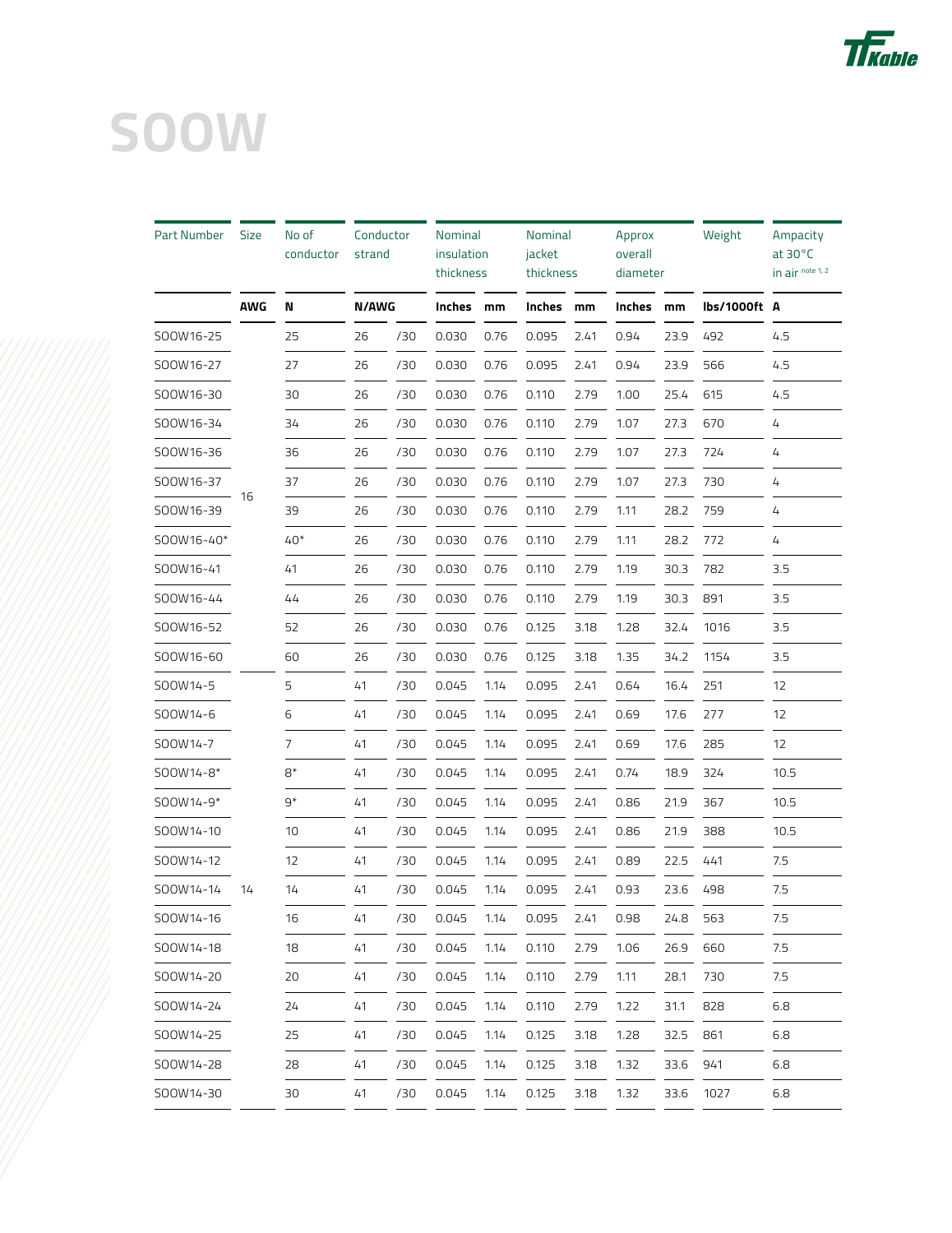

| Part Number | <b>Size</b> | No of<br>conductor | Conductor<br>strand |     | Nominal<br>insulation<br>thickness |      | Nominal<br>jacket<br>thickness |      | Approx<br>overall<br>diameter |      | Weight       | Ampacity<br>at $30^{\circ}$ C<br>in air note 1, 2 |
|-------------|-------------|--------------------|---------------------|-----|------------------------------------|------|--------------------------------|------|-------------------------------|------|--------------|---------------------------------------------------|
|             | <b>AWG</b>  | N                  | <b>N/AWG</b>        |     | Inches mm                          |      | Inches mm                      |      | Inches                        | mm   | lbs/1000ft A |                                                   |
| SOOW14-36   |             | 36                 | 41                  | /30 | 0.045                              | 1.14 | 0.125                          | 3.18 | 1.42                          | 36.2 | 1215         | 6.0                                               |
| SOOW14-37   |             | 37                 | 41                  | /30 | 0.045                              | 1.14 | 0.125                          | 3.18 | 1.42                          | 36.2 | 1224         | 6.0                                               |
| SOOW14-44   | 14          | 44                 | 41                  | /30 | 0.045                              | 1.14 | 0.125                          | 3.18 | 1.59                          | 40.4 | 1437         | 5.3                                               |
| SOOW14-52   |             | 52                 | 41                  | /30 | 0.045                              | 1.14 | 0.125                          | 3.18 | 1.66                          | 42.2 | 1648         | 5.3                                               |
| SOOW14-60   |             | 60                 | 41                  | /30 | 0.045                              | 1.14 | 0.140                          | 3.56 | 1.79                          | 45.5 | 1939         | 5.3                                               |
| SOOW12-5    |             | 5                  | 65                  | /30 | 0.045                              | 1.14 | 0.095                          | 2.41 | 0.70                          | 17.8 | 319          | 16                                                |
| SOOW12-6    |             | 6                  | 65                  | /30 | 0.045                              | 1.14 | 0.095                          | 2.41 | 0.74                          | 18.8 | 344          | 16                                                |
| SOOW12-7    |             | 7                  | 65                  | /30 | 0.045                              | 1.14 | 0.095                          | 2.41 | 0.74                          | 18.8 | 358          | 16                                                |
| SOOW12-8*   |             | $8*$               | 65                  | /30 | 0.045                              | 1.14 | 0.095                          | 2.41 | 0.80                          | 20.2 | 408          | 14                                                |
| SOOW12-9*   |             | $9*$               | 65                  | /30 | 0.045                              | 1.14 | 0.095                          | 2.41 | 0.92                          | 23.5 | 461          | 14                                                |
| SOOW12-10   |             | 10                 | 65                  | /30 | 0.045                              | 1.14 | 0.110                          | 2.79 | 0.95                          | 24.2 | 519          | 14                                                |
| SOOW12-12   |             | 12                 | 65                  | /30 | 0.045                              | 1.14 | 0.110                          | 2.79 | 0.98                          | 24.9 | 591          | 10                                                |
| SOOW12-14   |             | 14                 | 65                  | /30 | 0.045                              | 1.14 | 0.110                          | 2.79 | 1.03                          | 26.1 | 668          | 10                                                |
| SOOW12-16   |             | 16                 | 65                  | /30 | 0.045                              | 1.14 | 0.110                          | 2.79 | 1.08                          | 27.5 | 755          | 10                                                |
| SOOW12-18   | - 12        | 18                 | 65                  | /30 | 0.045                              | 1.14 | 0.125                          | 3.18 | 1.17                          | 29.6 | 878          | 10                                                |
| SOOW12-20   |             | 20                 | 65                  | /30 | 0.045                              | 1.14 | 0.125                          | 3.18 | 1.22                          | 31.0 | 971          | 10                                                |
| SOOW12-24   |             | 24                 | 65                  | /30 | 0.045                              | 1.14 | 0.125                          | 3.18 | 1.35                          | 34.3 | 1106         | 9                                                 |
| SOOW12-26   |             | 26                 | 65                  | /30 | 0.045                              | 1.14 | 0.125                          | 3.18 | 1.38                          | 35.0 | 1180         | 9                                                 |
| SOOW12-30   |             | 30                 | 65                  | /30 | 0.045                              | 1.14 | 0.125                          | 3.18 | 1.43                          | 36.3 | 1327         | 9                                                 |
| SOOW12-36   |             | 36                 | 65                  | /30 | 0.045                              | 1.14 | 0.125                          | 3.18 | 1.53                          | 39.0 | 1573         | 8                                                 |
| SOOW12-37   |             | 37                 | 65                  | /30 | 0.045                              | 1.14 | 0.125                          | 3.18 | 1.53                          | 39.0 | 1588         | 8                                                 |
| SOOW12-44   |             | 44                 | 65                  | /30 | 0.045                              | 1.14 | 0.125                          | 3.18 | 1.72                          | 43.6 | 1868         | 7                                                 |
| SOOW12-60   |             | 60                 | 65                  | /30 | 0.045                              | 1.14 | 0.140                          | 3.56 | 1.90                          | 48.3 | 2467         | 7                                                 |
| SOOW10-5    |             | 5                  | 103                 | /30 | 0.045                              | 1.14 | 0.095                          | 2.41 | 0.76                          | 19.3 | 409          | 20                                                |
| SOOW10-6    |             | 6                  | 103                 | /30 | 0.045                              | 1.14 | 0.095                          | 2.41 | 0.82                          | 20.7 | 452          | 20                                                |
| SOOW10-7    | - 10        | 7                  | 103                 | /30 | 0.045                              | 1.14 | 0.095                          | 2.41 | 0.82                          | 20.7 | 474          | 20                                                |
| SOOW10-8*   |             | $8*$               | 103                 | /30 | 0.045                              | 1.14 | 0.095                          | 2.41 | 0.88                          | 22.3 | 541          | 17.5                                              |